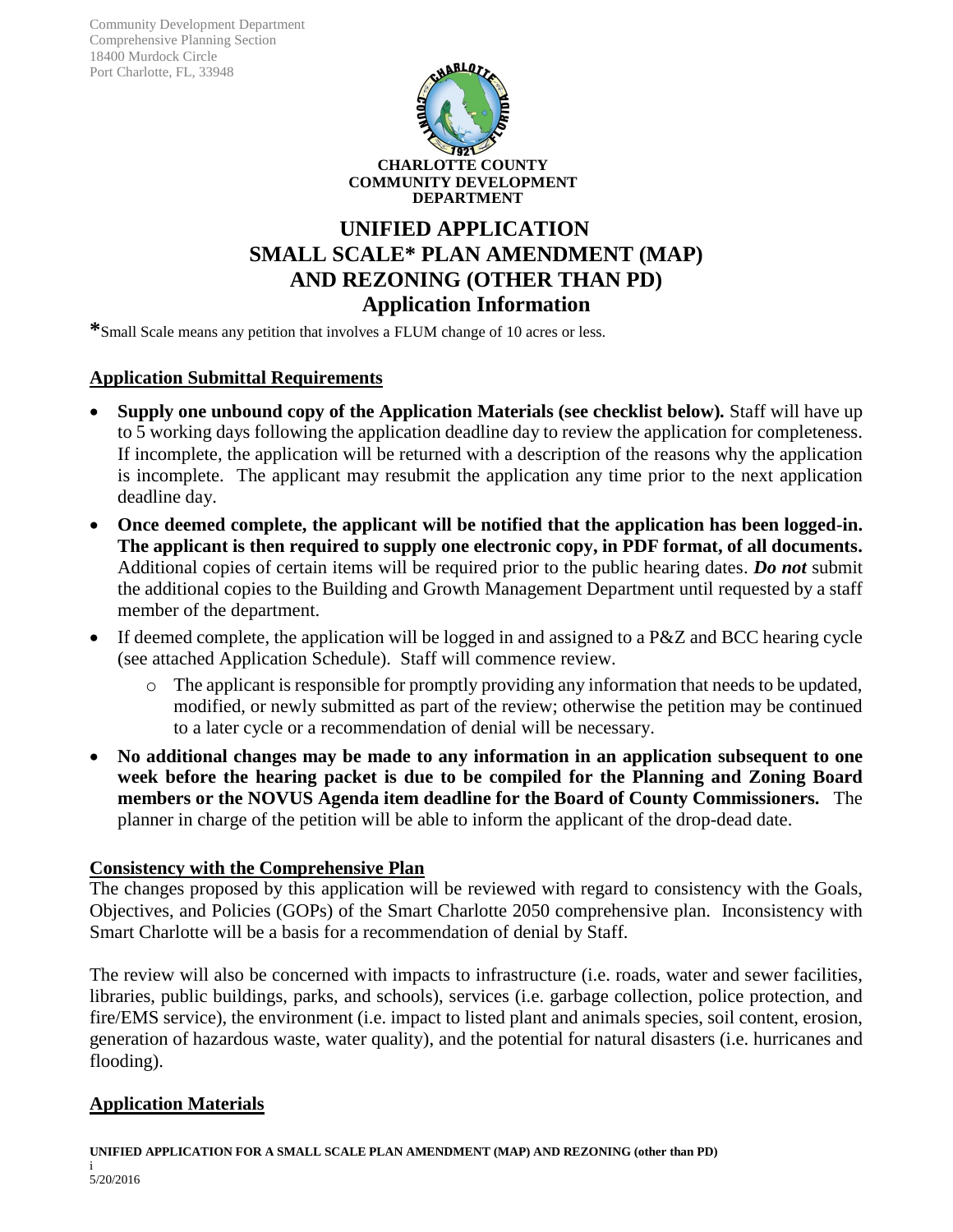- **Q** Completed Application Form
- $\Box$  Survey and accurate legal description (including acreage), signed and sealed by a registered land surveyor
	- For unplatted property, one original boundary survey— an AutoCAD format copy may be required
	- For platted land, provide one original surveyor's sketch
- Most current *Title Insurance Policy* or an *Ownership and Encumbrance Report* for subject property
- $\Box$  Notarized authorization from each owner, as applicable (Form A)
- $\Box$  Notarized authorization for agent to submit petition, as applicable (Form B)
- $\Box$  A copy of any covenants, easements or restrictions that have been recorded for the subject site
- *Environmental Assessment Report*
- *Traffic Impact Report*
- $\Box$  Letters of availability of utility service from water and sewer utilities that would provide service to the site and *Estimated Potable Water and Sanitary Sewer Usage Report*
- *Archeological/Historical Memo* indicating whether or not listed objects are located on the subject site
	- *Archeological/Historical Survey,* as applicable
- $\Box$  Narrative addressing rezoning standards of approval
- $\Box$  Adjacent property owners map and an electronic copy of the adjacent property owners list in text format (txt file) provided on disc
- $\Box$  Affidavits A & B, signed and notarized
- Filing fee of **\$2,490**, with check made payable to the Charlotte County Board of County Commissioners or CCBCC

# **Additional Copies for Board Packet**

10 copies each of the following when requested by department staff:

- any bound items
- any maps or other graphics sized larger than 11 X 17 (except surveys)
- any items in color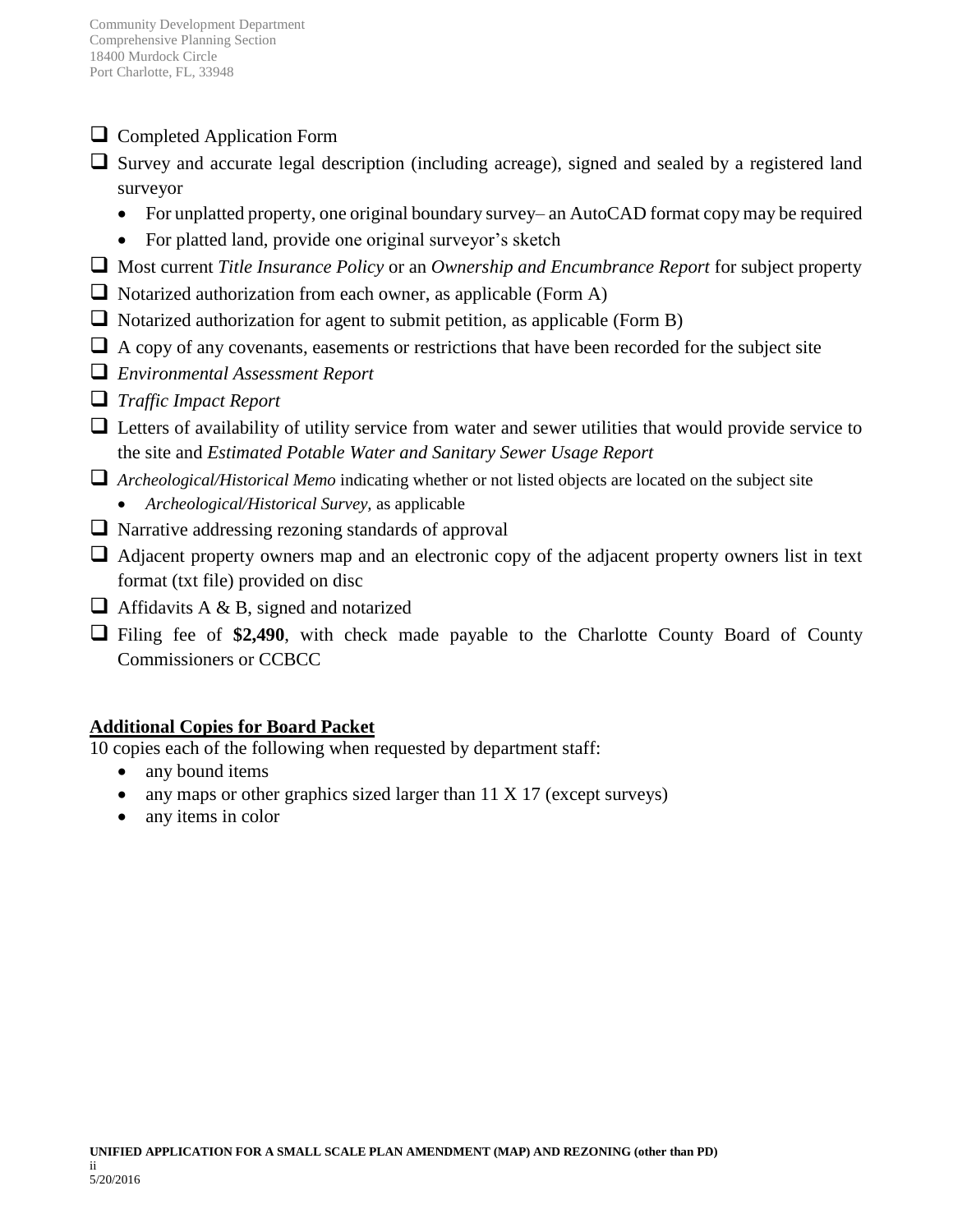# **ATTENTION**

## **If you are submitting an application that, if approved, will increase the amount of density allowed to be developed on your property, read this notice.**

FLU Policy 1.2.7 of Smart Charlotte County outlines those situations wherein the Transfer of Density Units program is applicable.

"The TDU program shall be used during the review and approval process for all plan amendments and rezonings that propose to increase the base density on land and street vacations that would result in an accumulation of acreage allowing development of new units of density; this requirement shall continue to apply to lands that have been annexed by the City of Punta Gorda."

Property may be exempted from the TDU program if located within a Revitalizing Neighborhood with an adopted Revitalization Plan. The exemption would need to be consistent with policies adopted into Smart Charlotte.

If not exempted, property must meet one of these requirements in order to be an acceptable Receiving Zone:

#### **FLU Policy 1.2.10 TDU Receiving Zones**

Receiving zones inside the Urban Service Area include lands within the following designations of FLUM Series Map #2: 2050 Framework:

- 1. Emerging Neighborhoods.
- 2. Maturing Neighborhoods.
- 3. Economic Corridors and Centers.
- 4. CRAs
- 5. Revitalizing Neighborhoods prior to adoption of a Revitalization Plan and also what may be required in accordance with a Revitalization Plan.

Receiving Zones within the Rural Service Area include lands within:

- 1. Rural Community Mixed Use areas.
- 2. The Rural Settlement Area Overlay District.

#### **AND**

Must not be in a prohibited Receiving Zone:

#### **FLU Policy 1.2.11 Prohibited Receiving Zones**

Density shall not be transferred into:

- 1. Lands within Managed Neighborhoods (FLUM Series Map #2).
- 2. Lands within the Resource Conservation and Preservation FLUM categories.
- 3. Land containing historical or archeological resources, or land deemed to contain environmentally sensitive resources; when a portion of a property contains resources, that area deemed not to contain resources may receive density if it meets one of the criteria of a receiving zone, a conservation easement will be required over the resource along with an undeveloped buffer of at least 100 feet. An historical structure that is to be integrated into a development will not need to be buffered.
- 4. Lands within the Prime Aquifer Recharge Area (FLUM Series Map #6).
- 5. Lands within the one-half mile setback of the Watershed Overlay District and Tippen Bay and Long Island Marsh (FLUM Series Map #4).
- 6. Land within a Public Water System Wellhead Protection Area (FLUM Series Map #7).
- 7. Land on a barrier island.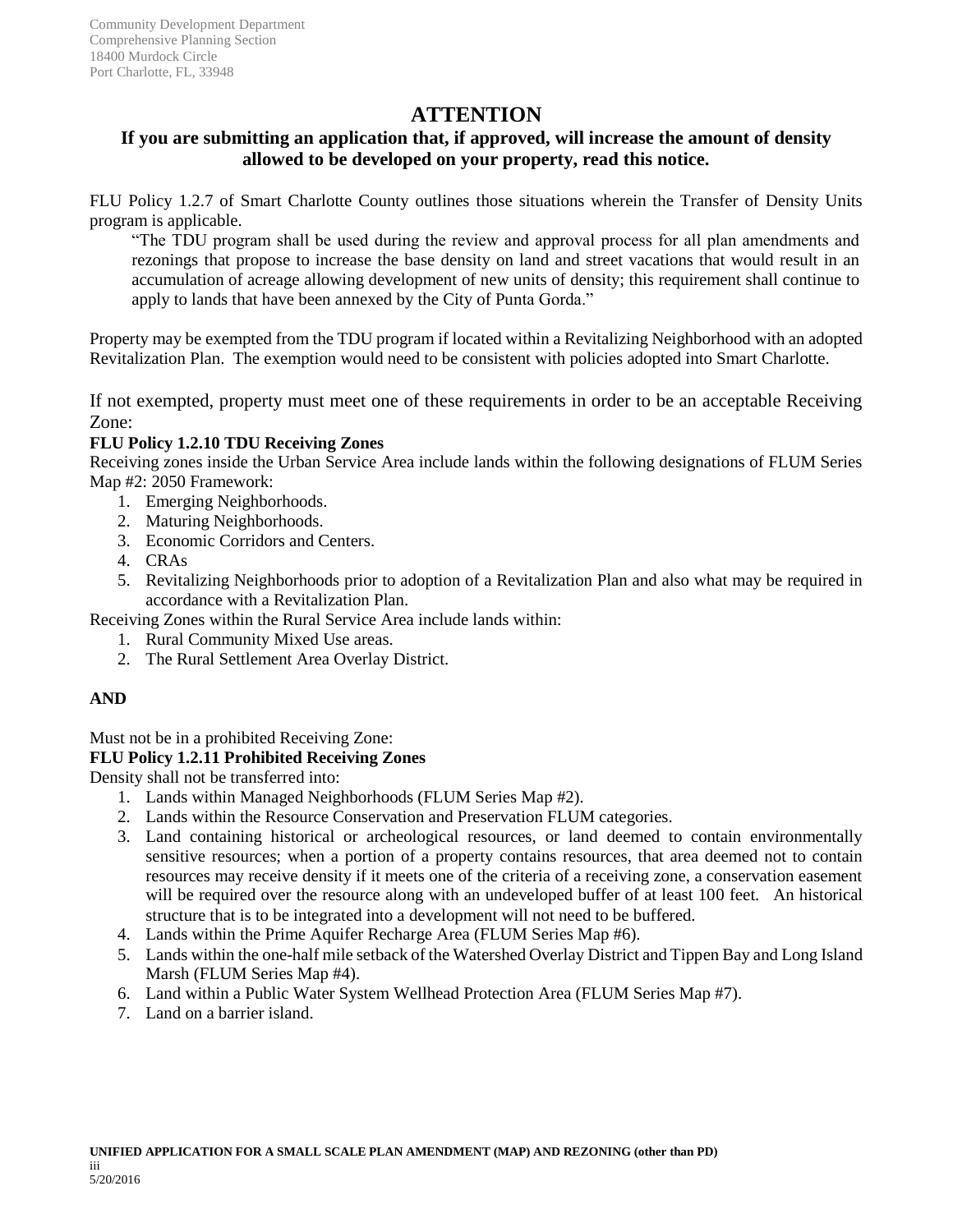Community Development Department Comprehensive Planning Section 18400 Murdock Circle Port Charlotte, FL, 33948



### **CHARLOTTE COUNTY BUILDING AND GROWTH MANAGEMENT DEPARTMENT**

# **UNIFIED APPLICATION for SMALL SCALE PLAN AMENDMENT (MAP) and REZONING**

| Date Received:  | Time Received:          |
|-----------------|-------------------------|
| Date of Log-in: | Petition #:<br>Accela#: |
| Receipt #:      | <b>Amount Paid:</b>     |

## **1. PARTIES TO THE APPLICATION**

#### **Name of Applicant:**

| <b>Mailing Address:</b> |        |             |
|-------------------------|--------|-------------|
| City:                   | State: | Zip Code:   |
| <b>Phone Number:</b>    |        | Fax Number: |
| Email Address:          |        |             |

#### **Name of Agent:**

| <b>Mailing Address:</b> |        |             |
|-------------------------|--------|-------------|
| City:                   | State: | Zip Code:   |
| <b>Phone Number:</b>    |        | Fax Number: |
| __ _ _ _                |        |             |

Email Address:

#### **Name of Engineer/Surveyor:**

| <b>Mailing Address:</b> |        |             |
|-------------------------|--------|-------------|
| City:                   | State: | Zip Code:   |
| Phone Number:           |        | Fax Number: |
| Email Address:          |        |             |

**Name of Property Owner** (if more than one property owner, attach a separate sheet with a list of all owners)**:**

| <b>Mailing Address:</b> |        |             |
|-------------------------|--------|-------------|
| City:                   | State: | Zip Code:   |
| <b>Phone Number:</b>    |        | Fax Number: |
| Email Address:          |        |             |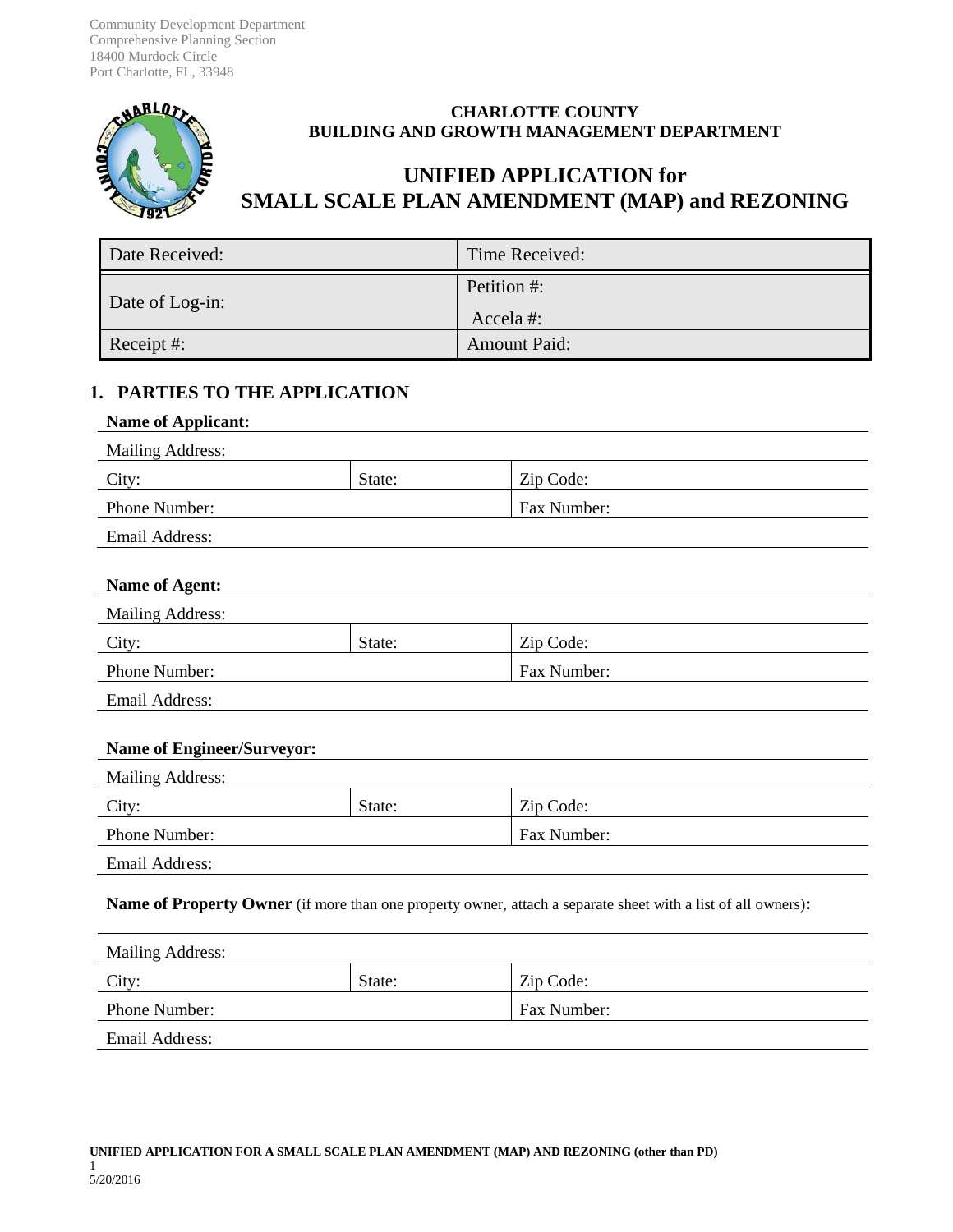# **2. PROPERTY INFORMATION**

If more than one account number exists, attach a separate sheet listing all information required by this section

| Property Account #:                           |             |              |
|-----------------------------------------------|-------------|--------------|
| Section:                                      | Township:   | Range:       |
| Parcel/Lot $\#$ :                             | Block $#$ : | Subdivision: |
| Total acreage or square feet of the property: |             |              |

#### **3. SURVEY:**

- For unplatted property, provide one original boundary survey that is **signed and sealed** by a registered land surveyor and an accurate legal description (including acreage) of the property.
- For platted land, provide one original surveyor's sketch that is **signed and sealed** by a registered land surveyor and an accurate legal description (including acreage) of the property.
- **4. PROOF OF LAND OWNERSHIP:** Provide the most current *Title Insurance Policy* or an *Ownership and Encumbrance Report* on the subject property.
- **5. NOTARIZED AUTHORIZATION:** A written, notarized authorization from each owner must be provided with this application if:
	- If the applicant is not the owner of the property, a written, notarized authorization from each owner must be provided with this application – use Form A, attached. Property owner authorization is required. If the property owner withdraws permission at any point during the review and approval process, the application is considered null and void.
	- If an agent is submitting the application for the applicant authorization from the applicant is required use Form B, attached.
- **6. RESTRICTIONS:** Provide a copy of any covenants, easements or restrictions that have been recorded for the subject site.

#### **7. EXISTING LAND USE DESIGNATIONS**

| Future Land Use Map (FLUM) designation(s) | Acreage |
|-------------------------------------------|---------|
|                                           |         |
|                                           |         |
|                                           |         |
|                                           |         |
| Zoning $District(s)$                      | Acreage |
|                                           |         |

## **8. APPLICANT'S PROPOSED CHANGE(S):**

Amending FLUM designation(s) to:

Amending Zoning designation(s) to: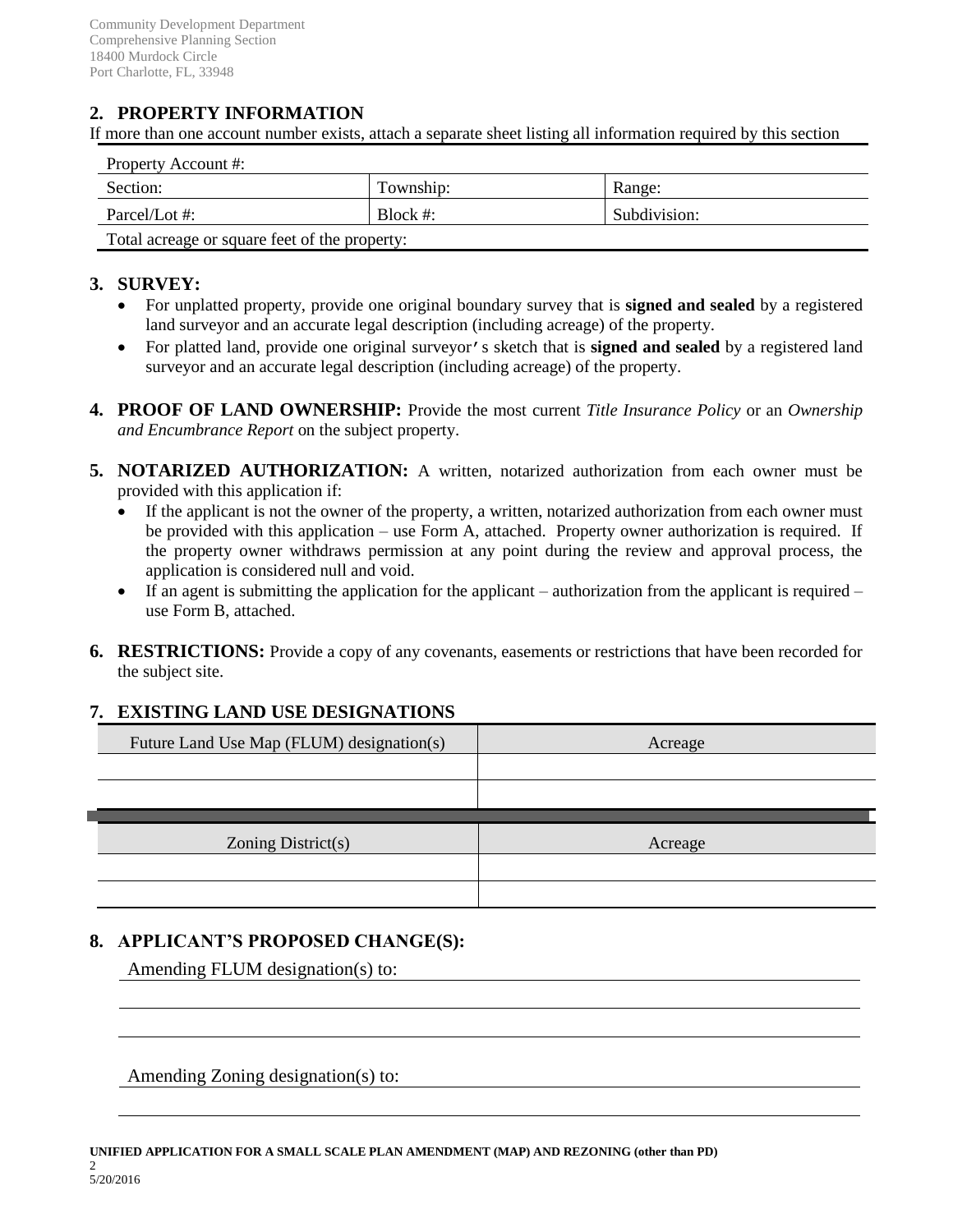**If the proposed change involves an increase in density, which of the Receiving Zone criteria does the property meet, or would this be an exemption consistent with a Revitalization Plan?**

## **9. REASON FOR PROPOSED CHANGE(S):**

#### **10. CURRENT LAND USE OF SUBJECT PROPERTY:** (example: house, vacant land, barn, etc.)

### **11. SURROUNDING LAND USES:**

| North: |  |  |
|--------|--|--|
| South: |  |  |
| East:  |  |  |
| West:  |  |  |

## **12. ENVIRONMENTAL ASSESSMENT:**

- Provide an *Environmental Assessment Report,* conducted within one year or less from the date of submittal, that includes:
	- o Maps and surveys of the subject site illustrating the existing land cover according to Level 3 of the FLUCCS
	- o Locations of listed flora and fauna species, if present.
	- o If any wetlands are identified on site, provide a survey showing delineations of any wetlands, acreages, and the wetland Category (ENV Policy 3.1.3) under which they fall.
	- o If the property is adjacent to any Federal, State, or County wildlife management areas, parks, preserves or reserves, supply a science-based analysis of possible impacts to the environmental resources of these lands and the manner in which these impacts can be eliminated. Where elimination is not possible, the analysis shall detail how these impacts can be reduced and mitigated.

## **13. INFRASTRUCTURE:**

## **A. Roadway**

- i. List the roads or streets upon which vehicles may travel to gain access to the site (generally within ¼ mile radius):
- ii. *Traffic Impact Report*: This narrative does not need to be authored by a registered professional engineer. Address the potential impact to the surrounding road network that would result from the number of vehicle trips that may be generated by development of the subject site at maximum buildout allowed under the proposed FLUM and Zoning.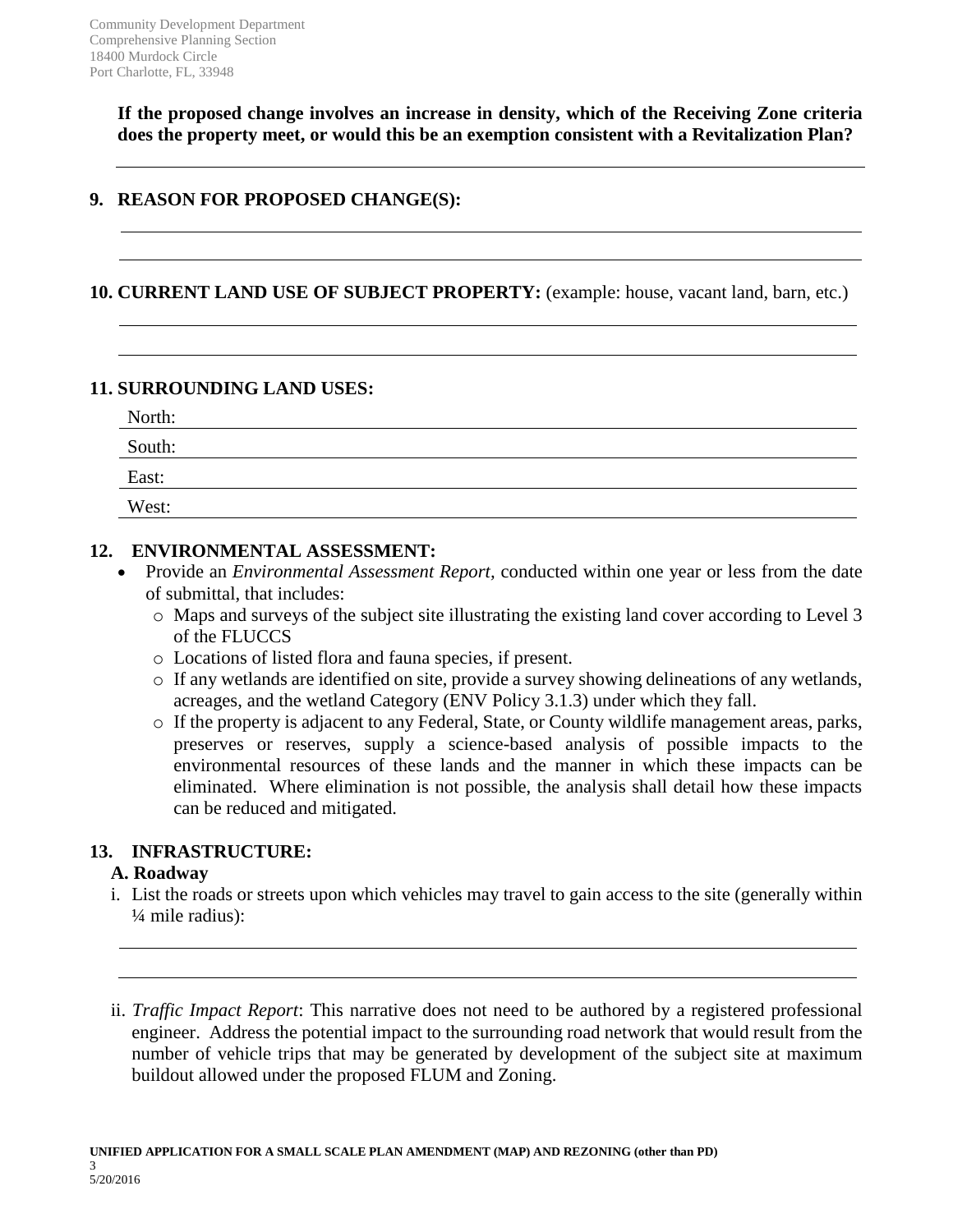## **B. Potable Water and Sanitary Sewer**

- i. Submit a letter from the utility companies (water/sewer) stating availability of utility service to the property.
- ii. Attach an *Estimated Potable Water and Sanitary Sewer Usage Report* showing the gallons per day that may be generated by development of the subject site at maximum buildout allowed under the proposed FLUM and Zoning.

**14. HISTORICAL OR ARCHEOLOGICAL SITES:** When the property under review is within the area determined to contain potential historic and archeological resources by the Archaeological Predictive Model (depicted on SPAM Series Map #3), the applicant must submit an *Archeological/Historical Memo* indicating that a review of the National Register of Historic Places, the Florida Master Site File and the Local Historic Register (when available) has been performed and the results of that review. If the subject site contains any object listed in these resources, the applicant must provide an *Archeological/Historical Survey* performed by a professional archeologist licensed in the State of Florida.

### **15. REZONING NARRATIVE**

Charlotte County Code Section 3-9-10(h) lists the following standards for approval. A narrative stating the applicant's justification for the rezoning based upon the following standards of approval is required:

- A. Whether the proposed change would be contrary to the Comprehensive Plan.
- B. The existing land use pattern in adjacent areas.
- C. The capacity of public facilities and services, including but not limited to schools, roads, recreational facilities, wastewater treatment, water supply, and stormwater drainage facilities.
- D. Whether the proposed change will adversely influence living conditions or property values in adjacent areas.
- E. Whether the proposed change will affect public safety.

## **16. ADJACENT PROPERTY OWNERS INFORMATION:**

Provide an *electronic text file (.txt)* that includes the names and addresses of all property owners within 200 feet of the subject property (excluding street right-of-ways), and a map indicating which properties are included in the address list. The Adjacent Property Owner List must be based upon the latest available property records of the Property Appraiser's Office. The list shall include property owner's name, mailing address, and parcel(s) or lot(s) description or account number so each parcel can be referenced on the Adjacent Property Owner Map. Refer to the Geographic Information System Internet site for mapping and owner information at **http://www.ccgis.com/**. (Use a buffer of 250 feet or larger in order to account for right-of-ways, canals, etc.) Every property owner within 200 feet of every parcel of land involved will be notified of the schedule of public hearings.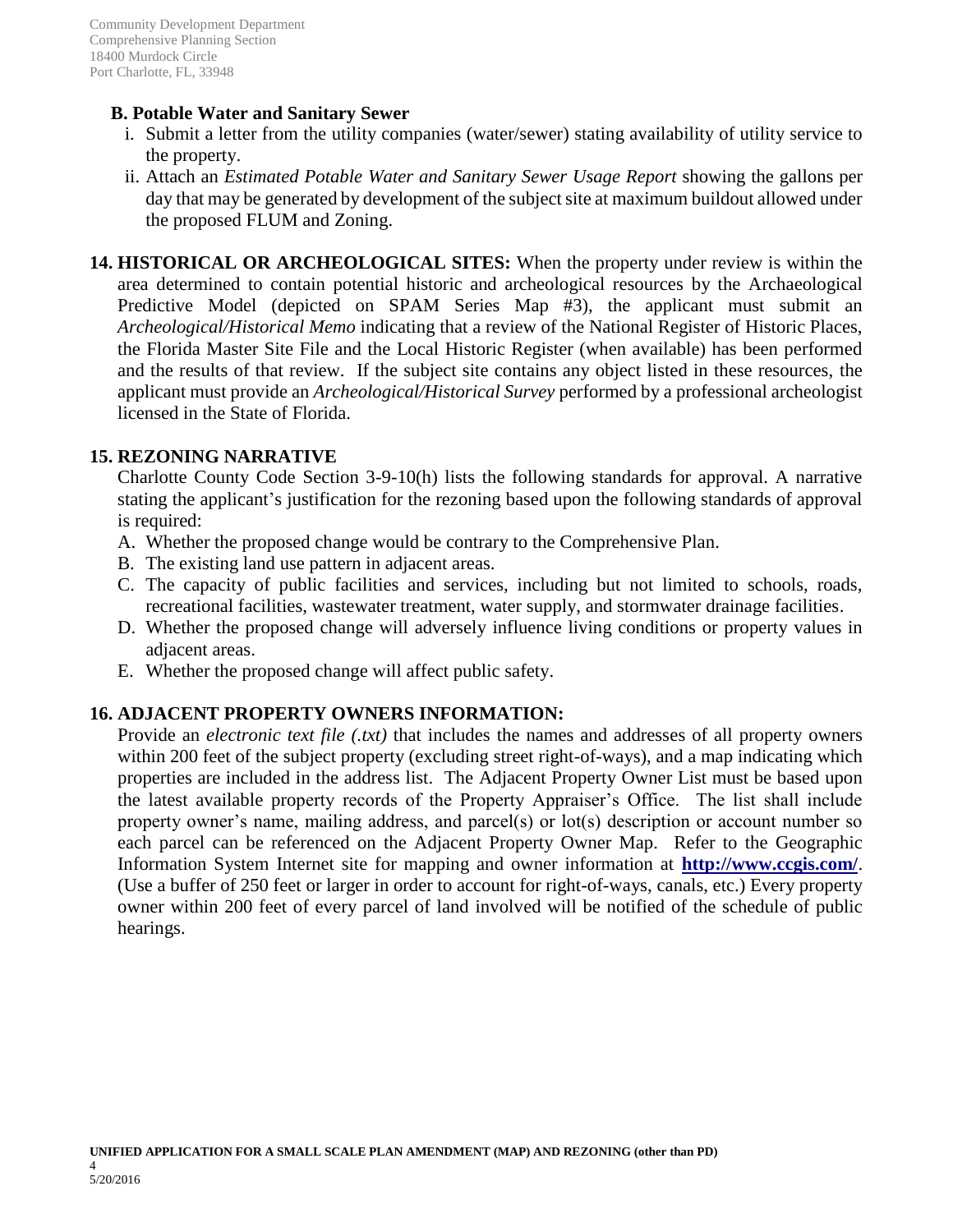## **FORM A. PROPERTY OWNER AUTHORIZATION TO APPLICANT**

| I, the undersigned, being first duly sworn, depose and say that I am the owner of the property described<br>and which is the subject matter of the proposed hearing. |                            |                                                                                                           |
|----------------------------------------------------------------------------------------------------------------------------------------------------------------------|----------------------------|-----------------------------------------------------------------------------------------------------------|
| PLAN AMENDMENT.                                                                                                                                                      |                            |                                                                                                           |
|                                                                                                                                                                      |                            |                                                                                                           |
| The foregoing instrument was acknowledged before me this _______ day of __________, 20____, by                                                                       |                            |                                                                                                           |
|                                                                                                                                                                      |                            | who is personally known to me or has/have produced<br>as identification and who did/did not take an oath. |
| Notary Public Signature                                                                                                                                              | Signature of Owner         |                                                                                                           |
| <b>Notary Printed Signature</b>                                                                                                                                      | Printed Signature of Owner |                                                                                                           |
| Title                                                                                                                                                                | Address                    |                                                                                                           |
| <b>Commission Code</b>                                                                                                                                               | City, State, Zip           |                                                                                                           |
|                                                                                                                                                                      | Telephone Number           |                                                                                                           |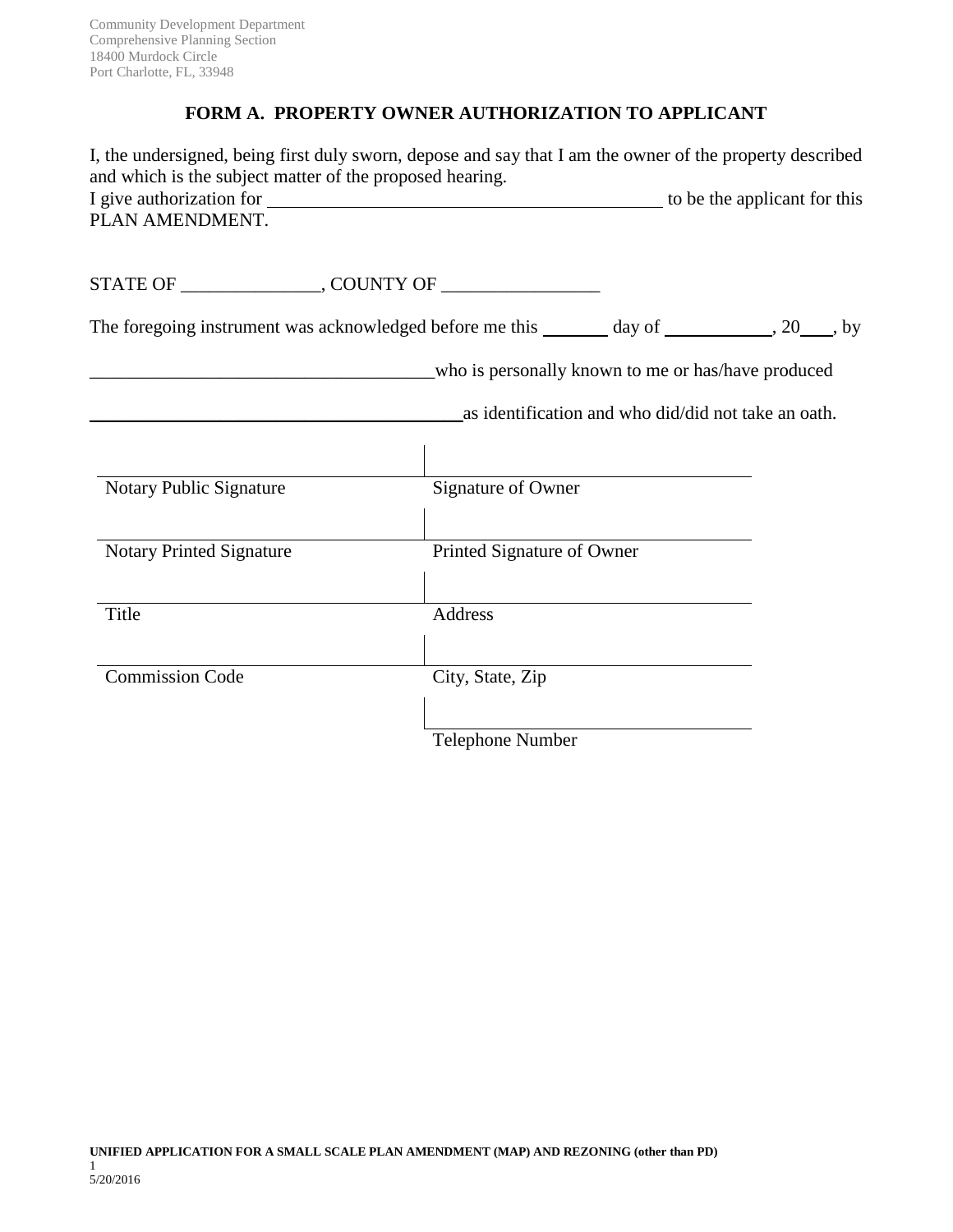## **FORM B. APPLICANT AUTHORIZATION TO AGENT**

I, the undersigned, being first duly sworn, depose and say that I am the applicant for this PLAN AMENDMENT for the property described and which is the subject matter of the proposed hearing. I give authorization for this to be my agent for this application.

STATE OF \_\_\_\_\_\_\_\_\_\_\_\_\_\_\_, COUNTY OF \_\_\_\_\_\_\_\_\_\_\_\_\_\_\_\_\_

The foregoing instrument was acknowledged before me this \_\_\_\_\_\_\_ day of \_\_\_\_\_\_\_\_\_\_, 20\_\_\_\_, by

\_\_\_\_\_\_\_\_\_\_\_\_\_\_\_\_\_\_\_\_\_\_\_\_\_\_\_\_\_\_\_\_\_\_\_\_\_\_who is personally known to me or has/have produced

\_\_\_\_\_\_\_\_\_\_\_\_\_\_\_\_\_\_\_\_\_\_\_\_\_\_\_\_\_\_\_\_\_\_\_\_\_as identification and who did/did not take an oath.

| Notary Public Signature         | <b>Signature of Applicant</b>  |
|---------------------------------|--------------------------------|
|                                 |                                |
| <b>Notary Printed Signature</b> | Printed Signature of Applicant |
|                                 |                                |
| Title                           | Address                        |
|                                 |                                |
| <b>Commission Code</b>          | City, State, Zip               |
|                                 |                                |
|                                 | <b>Telephone Number</b>        |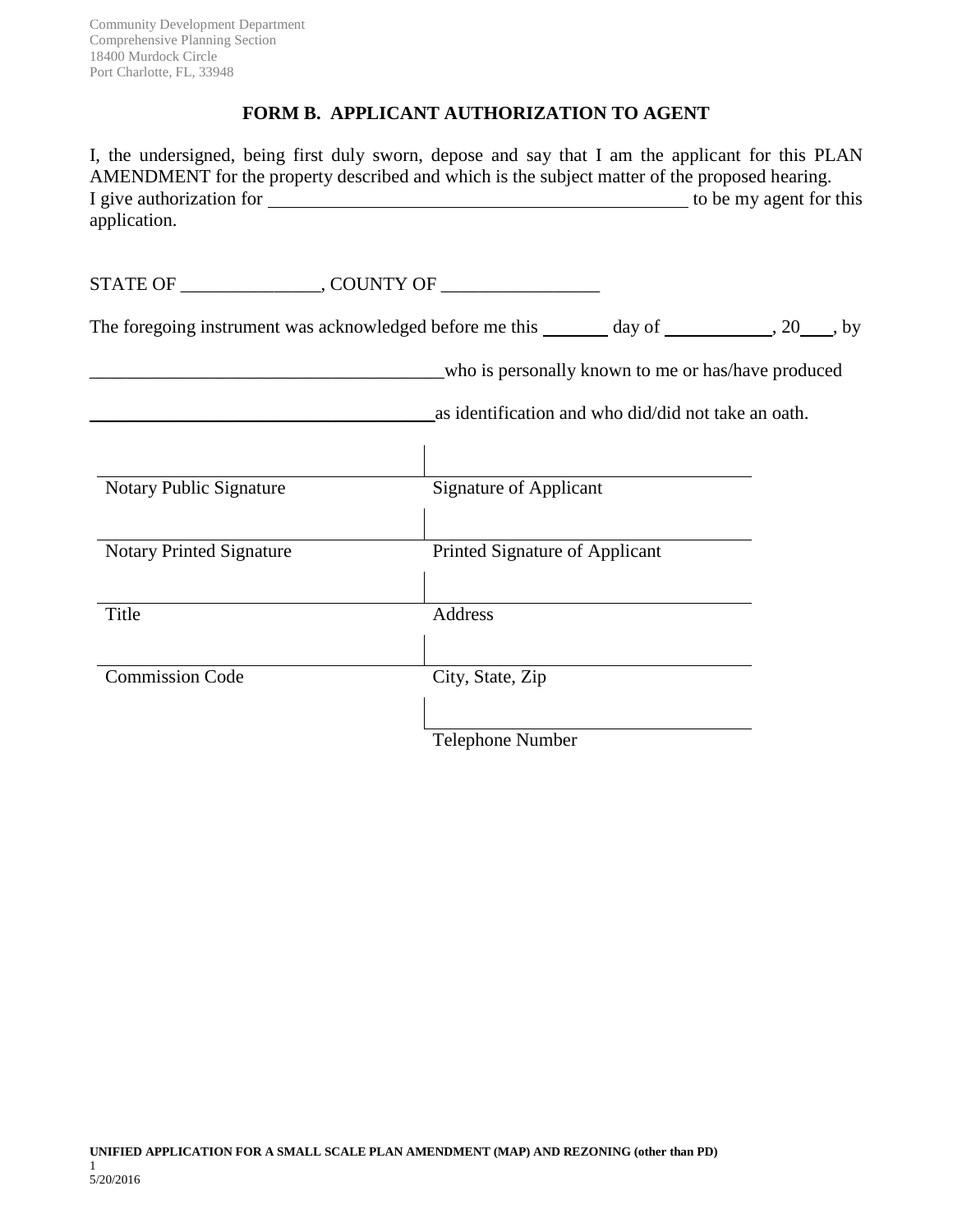## **AFFIDAVIT A**

I, the undersigned, being first duly sworn, depose and say that I am the owner or agent of the property described and which is the subject matter of the proposed hearing; that all answers to the questions in this application, and all sketches, data and other supplementary matter attached to and made a part of the application are honest and true to the best of my knowledge and belief. I understand this application must be complete and accurate before the hearing can be advertised, and that if I am not the owner of the property I have attached a notarized authorization from the owner(s) to submit this application. I acknowledge that all items listed in the application must be submitted concurrent at the time the County accepts the application. I swear that the attached list of adjacent property owners is complete, including all property owners within 200 feet of the subject properties (excluding right-of-ways), that it is correct, providing addresses as listed in the County Tax Roll.

STATE OF GUNTY OF

The foregoing instrument was acknowledged before me this  $\_\_$  day of  $\_\_$ , 20  $\_\_$ , by

\_\_\_\_\_\_\_\_\_\_\_\_\_\_\_\_\_\_\_\_\_\_\_\_\_\_\_\_\_\_\_\_\_\_\_\_\_\_\_\_who is personally known to me or has/have produced

\_\_\_\_\_\_\_\_\_\_\_\_\_\_\_\_\_\_\_\_\_\_\_\_\_\_\_\_\_\_\_\_\_\_\_\_\_\_\_\_\_\_as identification and who did/did not take an oath.

| <b>Notary Public Signature</b>  | Signature of Applicant or Agent         |
|---------------------------------|-----------------------------------------|
| <b>Notary Printed Signature</b> | Printed Signature of Applicant or Agent |
| Title                           | Address                                 |
| <b>Commission Code</b>          | City, State, Zip                        |
|                                 | <b>Telephone Number</b>                 |